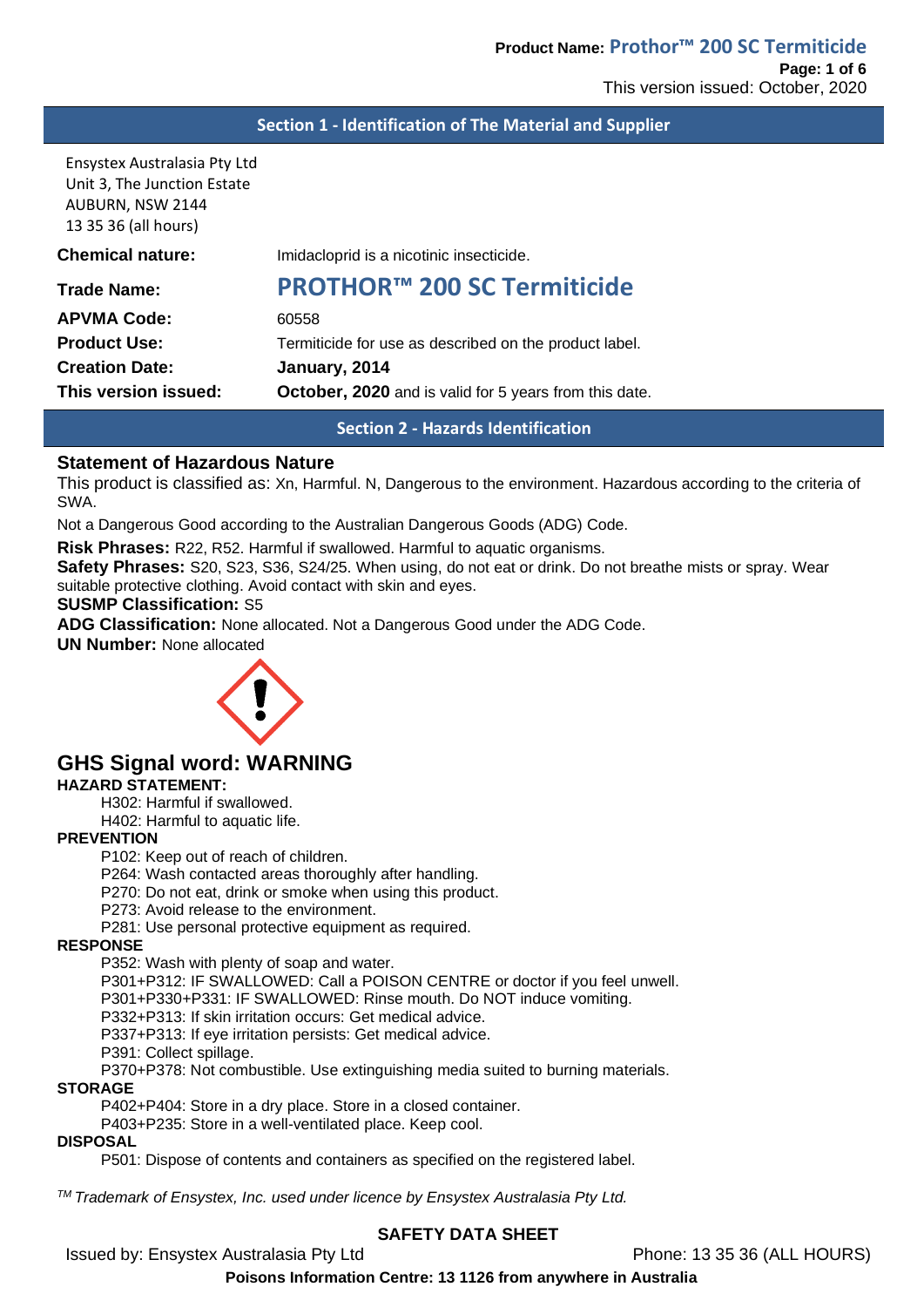#### **Emergency Overview**

#### **Physical Description & Colour**: Cream opaque suspension.

**Odour: Characteristic odour.** 

**Major Health Hazards: Acute Toxicity:** Imidacloprid is harmful. The LD<sub>50</sub> is 450 mg/kg body weight in rats, and 131 mg/kg in mice. The 24-hour dermal  $LD_{50}$  in rats is >5,000 mg/kg. It is considered non-irritating to eyes and skin (rabbits), and non-sensitizing to skin (guinea pigs). The LC<sub>50</sub> is >69 mg/m<sup>3</sup> as an aerosol, and >5323 mg/m<sup>3</sup> as a dust.

Signs and Symptoms of Poisoning: Although no account of human poisoning was found in the literature, signs and symptoms of poisoning would be expected to be similar to nicotinic signs and symptoms, including fatigue, twitching, cramps, and muscle weakness including the muscles necessary for breathing.

Harmful if swallowed.

#### **Potential Health Effects**

### **Inhalation:**

**Short Term Exposure:** Available data indicates that this product is not harmful. However product may be mildly irritating, although unlikely to cause anything more than mild transient discomfort.

**Long Term Exposure:** No data for health effects associated with long term inhalation.

#### **Skin Contact:**

**Short Term Exposure:** Available data indicates that this product is not harmful. It should present no hazards in normal use. However product may be irritating, but is unlikely to cause anything more than mild transient discomfort. **Long Term Exposure:** No data for health effects associated with long term skin exposure.

# **Eye Contact:**

**Short Term Exposure:** This product may be irritating to eyes, but is unlikely to cause anything more than mild transient discomfort.

**Long Term Exposure:** No data for health effects associated with long term eye exposure.

### **Ingestion:**

**Short Term Exposure:** Significant oral exposure is considered to be unlikely. Available data shows that this product is harmful, but symptoms are not available. However, this product may be irritating to mucous membranes but is unlikely to cause anything more than transient discomfort.

**Long Term Exposure:** No data for health effects associated with long term ingestion.

#### **Carcinogen Status:**

**SWA:** No significant ingredient is classified as carcinogenic by SWA.

**NTP:** No significant ingredient is classified as carcinogenic by NTP.

**IARC:** No significant ingredient is classified as carcinogenic by IARC.

#### **Section 3 - Composition/Information on Ingredients**

| <b>Ingredients</b>              | <b>CAS No</b>       | Conc.%     | TWA $(mg/m^3)$ STEL $(mg/m^3)$ |         |
|---------------------------------|---------------------|------------|--------------------------------|---------|
| Imidacloprid                    | 138261-41-3 200 g/L |            | not set                        | not set |
| Other non hazardous ingredients | various             | 10 approx. | not set                        | not set |
| Water                           | 7732-18-5           | to 100     | not set                        | not set |

This is a commercial product whose exact ratio of components may vary slightly. Minor quantities of other non hazardous ingredients are also possible.

The SWA TWA exposure value is the average airborne concentration of a particular substance when calculated over a normal 8 hour working day for a 5 day working week. The STEL (Short Term Exposure Limit) is an exposure value that may be equalled (but should not be exceeded) for no longer than 15 minutes and should not be repeated more than 4 times per day. There should be at least 60 minutes between successive exposures at the STEL. The term "peak "is used when the TWA limit, because of the rapid action of the substance, should never be exceeded, even briefly.

# **Section 4 - First Aid Measures**

#### **General Information:**

You should call The Poisons Information Centre if you feel that you may have been poisoned, burned or irritated by this product. The number is 13 11 26 from anywhere in Australia (0800 764 766 in New Zealand) and is available at all times. Have this SDS with you when you call.

**Inhalation:** First aid is not generally required. If in doubt, contact a Poisons Information Centre or a doctor. Skin Contact: Wash gently and thoroughly with water (use non-abrasive soap if necessary) for 5 minutes or until chemical is removed.

# **SAFETY DATA SHEET**

Issued by: Ensystex Australasia Pty Ltd Phone: 13 35 36 (ALL HOURS)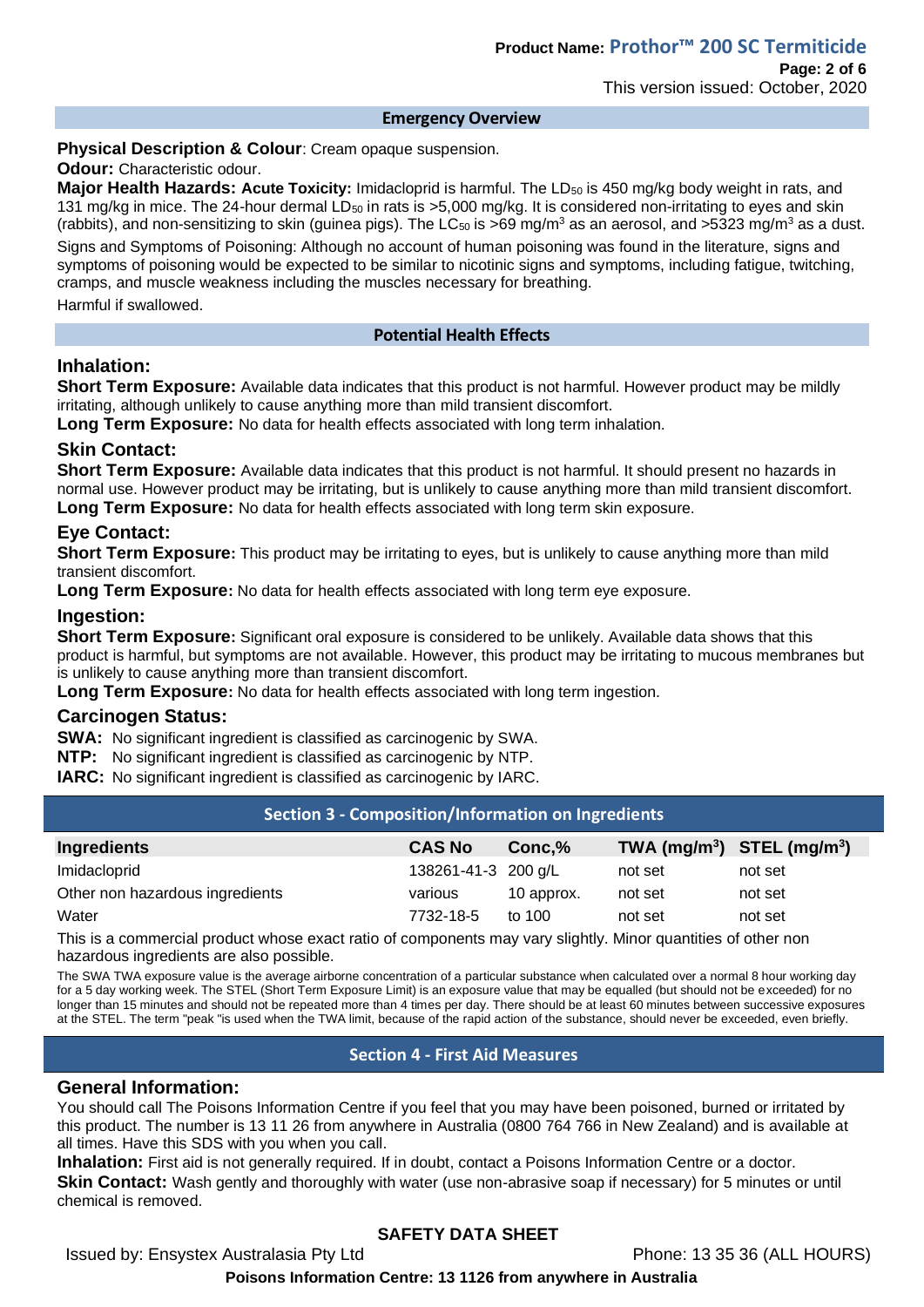# **Product Name: Prothor™ 200 SC Termiticide**

# **Page: 3 of 6**

This version issued: October, 2020

**Eye Contact:** No effects expected. If irritation does occur, flush contaminated eve(s) with lukewarm, gently flowing water for 5 minutes or until the product is removed. Obtain medical advice if irritation becomes painful or lasts more than a few minutes. Take special care if exposed person is wearing contact lenses.

**Ingestion:** If swallowed, do NOT induce vomiting. Wash mouth with water and contact a Poisons Information Centre, or call a doctor.

### **Section 5 - Fire Fighting Measures**

**Fire and Explosion Hazards**: The major hazard in fires is usually inhalation of heated and toxic or oxygen deficient (or both), fire gases. There is no risk of an explosion from this product under normal circumstances if it is involved in a fire.

This product is likely to decompose only after heating to dryness, followed by further strong heating. Fire decomposition products from this product are likely to be irritating if inhaled.

**Extinguishing Media:** Not combustible. Use extinguishing media suited to burning materials.

**Fire Fighting:** If a significant quantity of this product is involved in a fire, call the fire brigade.

**Flash point:** Does not burn. **Upper Flammability Limit:** Does not burn. **Lower Flammability Limit:** Does not burn. **Flammability Class:** Does not burn.

**Autoignition temperature:** Not applicable - does not burn.

### **Section 6 - Accidental Release Measures**

**Accidental release:** In the event of a major spill, prevent spillage from entering drains or water courses. As a minimum, wear overalls, goggles and gloves. No special recommendations for clothing materials. Eye/face protective equipment should comprise as a minimum, protective goggles. If there is a significant chance that vapours or mists are likely to build up in the cleanup area, we recommend that you use a respirator. Usually, no respirator is necessary when using this product. However, if you have any doubts consult the Australian Standard below (section 8).

Stop leak if safe to do so, and contain spill. Absorb onto sand, vermiculite or other suitable absorbent material. If spill is too large or if absorbent material is not available, try to create a dike to stop material spreading or going into drains or waterways. Sweep up and shovel or collect recoverable product into labelled containers for recycling or salvage, and dispose of promptly. Recycle containers wherever possible after careful cleaning. Refer to product label for specific instructions. After spills, wash area preventing runoff from entering drains. If a significant quantity of material enters drains, advise emergency services. Full details regarding disposal of used containers, spillage and unused material may be found on the label. If there is any conflict between this SDS and the label, instructions on the label prevail. Ensure legality of disposal by consulting regulations prior to disposal. Thoroughly launder protective clothing before storage or re-use. Advise laundry of nature of contamination when sending contaminated clothing to laundry.

# **Section 7 - Handling and Storage**

**Handling:** Keep exposure to this product to a minimum, and minimise the quantities kept in work areas. Check Section 8 of this SDS for details of personal protective measures, and make sure that those measures are followed. The measures detailed below under "Storage" should be followed during handling in order to minimise risks to persons using the product in the workplace. Also, avoid contact or contamination of product with incompatible materials listed in Section 10.

**Storage:** This product is a Scheduled Poison (S5). Observe all relevant regulations regarding sale, transport and storage. Protect product from light. Store in the closed original container in a dry, cool, well-ventilated area out of direct sunlight. Make sure that the product does not come into contact with substances listed under "Incompatibilities" in Section 10. Some liquid preparations settle or separate on standing and may require stirring before use. Check packaging - there may be further storage instructions on the label.

# **Section 8 - Exposure Controls and Personal Protection**

The following Australian Standards will provide general advice regarding safety clothing and equipment:

Respiratory equipment: **AS/NZS 1715**, Protective Gloves: **AS 2161**, Occupational Protective Clothing: **AS/NZS 4501** set 2008, Industrial Eye Protection: **AS1336** and **AS/NZS 1337**, Occupational Protective Footwear: **AS/NZS2210**.

# **SWA Exposure Limits TWA (mg/m<sup>3</sup>**

**) STEL (mg/m<sup>3</sup> )**

Exposure limits have not been established by SWA for any of the significant ingredients in this product. The ADI for Imidacloprid is set at 0.06 mg/kg/day. The corresponding NOEL is set at 6 mg/kg/day. ADI means Acceptable Daily Intake; NOEL means No-observable-effect-level. Data from Australian ADI List, June 2013.

# **SAFETY DATA SHEET**

Issued by: Ensystex Australasia Pty Ltd Phone: 13 35 36 (ALL HOURS)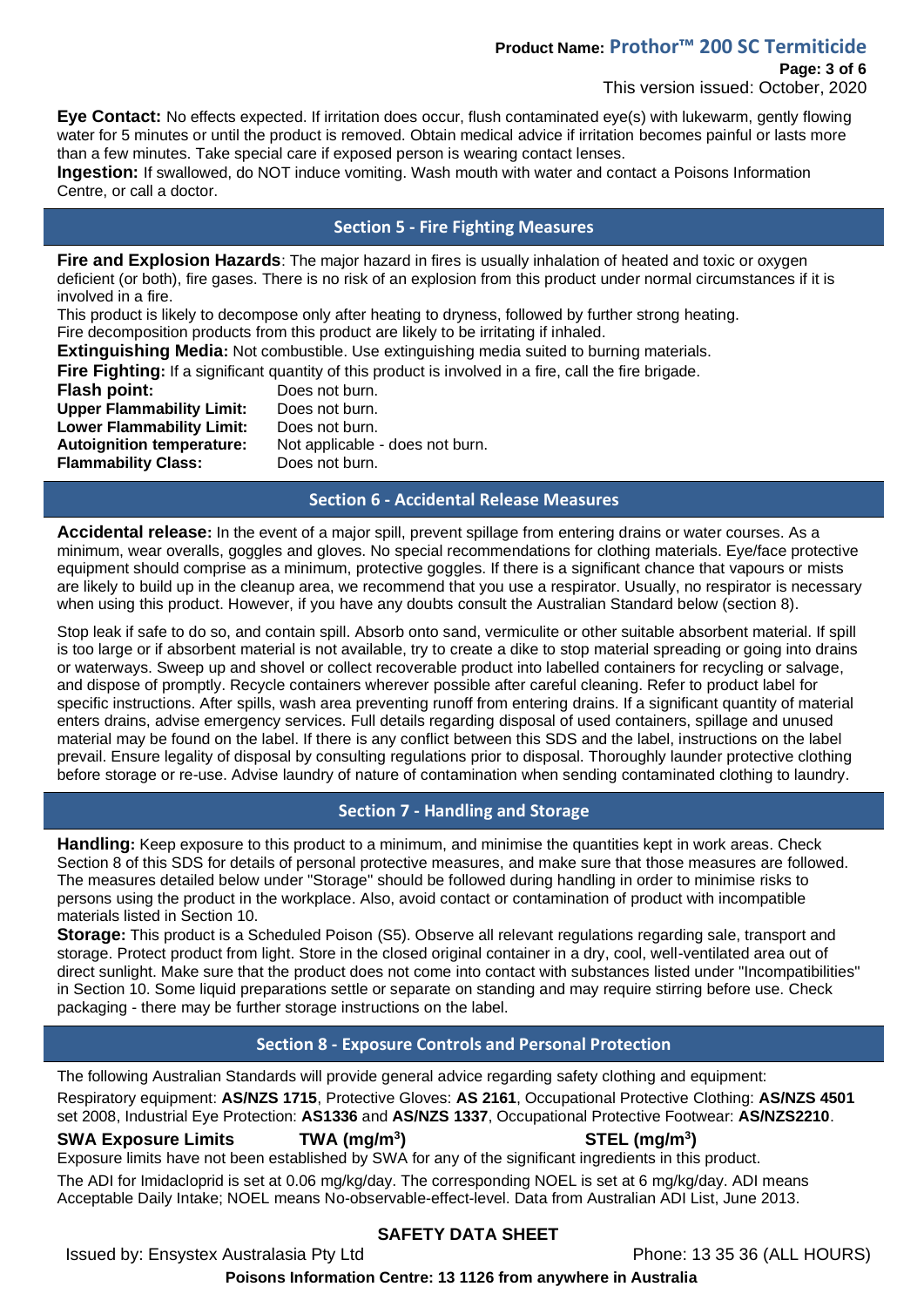# **Product Name: Prothor™ 200 SC Termiticide**

This version issued: October, 2020

No special equipment is usually needed when occasionally handling small quantities. The following instructions are for bulk handling or where regular exposure in an occupational setting occurs without proper containment systems. **Ventilation:** This product should only be used in a well ventilated area. If natural ventilation is inadequate, use of a fan is suggested.

**Eye Protection:** Eye protection such as protective glasses or goggles is recommended when this product is being used.

**Skin Protection:** You should avoid contact even with mild skin irritants. Therefore you should wear suitable impervious elbow-length gloves and facial protection when handling this product. See below for suitable materials. **Protective Material Types:** We suggest that protective clothing be made from the following materials: PVC. **Respirator:** Usually, no respirator is necessary when using this product. However, if you have any doubts consult the Australian Standard mentioned above.

### **Section 9 - Physical and Chemical Properties:**

| Cream opaque suspension.<br>Characteristic odour.<br>Approximately 100 °C at 100 kPa.<br>Below 0 °C.<br>Water component.<br>2.37 kPa at 20 °C (water vapour pressure).<br>As for water.<br>1.0 approx.<br>Miscible.<br>5-7 (as supplied)<br>No data.<br>No data.<br>As for water.<br>No data |
|----------------------------------------------------------------------------------------------------------------------------------------------------------------------------------------------------------------------------------------------------------------------------------------------|
| Not applicable - does not burn.                                                                                                                                                                                                                                                              |
|                                                                                                                                                                                                                                                                                              |

# **Section 10 - Stability and Reactivity**

**Reactivity:** This product is unlikely to react or decompose under normal storage conditions. However, if you have any doubts, contact the supplier for advice on shelf life properties.

**Conditions to Avoid:** Protect this product from light. Store in the closed original container in a dry, cool, wellventilated area out of direct sunlight.

**Incompatibilities:** strong acids, strong bases, strong oxidising agents.

**Fire Decomposition:** This product is likely to decompose only after heating to dryness, followed by further strong heating. Combustion forms carbon dioxide, and if incomplete, carbon monoxide and possibly smoke. Water is also formed. May form nitrogen and its compounds, and under some circumstances, oxides of nitrogen. Occasionally hydrogen cyanide gas in reducing atmospheres. May form hydrogen chloride gas, other compounds of chlorine. Carbon monoxide poisoning produces headache, weakness, nausea, dizziness, confusion, dimness of vision, disturbance of judgment, and unconsciousness followed by coma and death.

**Polymerisation:** This product will not undergo polymerisation reactions.

# **Section 11 - Toxicological Information**

**Toxicity: Chronic Toxicity:** A 2-year feeding study in rats fed up to 1,800 ppm resulted in a NOEL of 100 ppm (5.7 mg/kg body weight in males and 7.6 mg/kg in females). Adverse effects included decreased body weight gain in females at 300 ppm, and increased thyroid lesions in males at 300 ppm and females at 900 ppm. A 1-year feeding study in dogs fed up to 2,500 ppm resulted in a NOEL of 1,250 ppm (41 mg/kg). Adverse effects included increased cholesterol levels in the blood, and some stress to the liver.

**Reproductive Effects:** A three generation reproduction study in rats fed up to 700 ppm imidacloprid resulted in a NOEL of 100 ppm (equivalent to 8 mg/kg/day) based on decreased pup body weight observed at the 250 ppm dose level.

**Teratogenic Effects:** A developmental toxicity study in rats given doses up to 100 ppm by gavage on days 6 to 16 of gestation resulted in a NOEL of 30 mg/kg/day (based on skeletal abnormalities observed at the next highest dose tested of 100 ppm) (329). In a developmental toxicity study with rabbits given doses of Imidacloprid by gavage during days 6 through 19 of gestation, resulted in a NOEL of 24 mg/kg/day based on decreased body weight and skeletal abnormalities observed at 72 mg/kg/day (highest dose tested).

# **SAFETY DATA SHEET**

Issued by: Ensystex Australasia Pty Ltd Phone: 13 35 36 (ALL HOURS)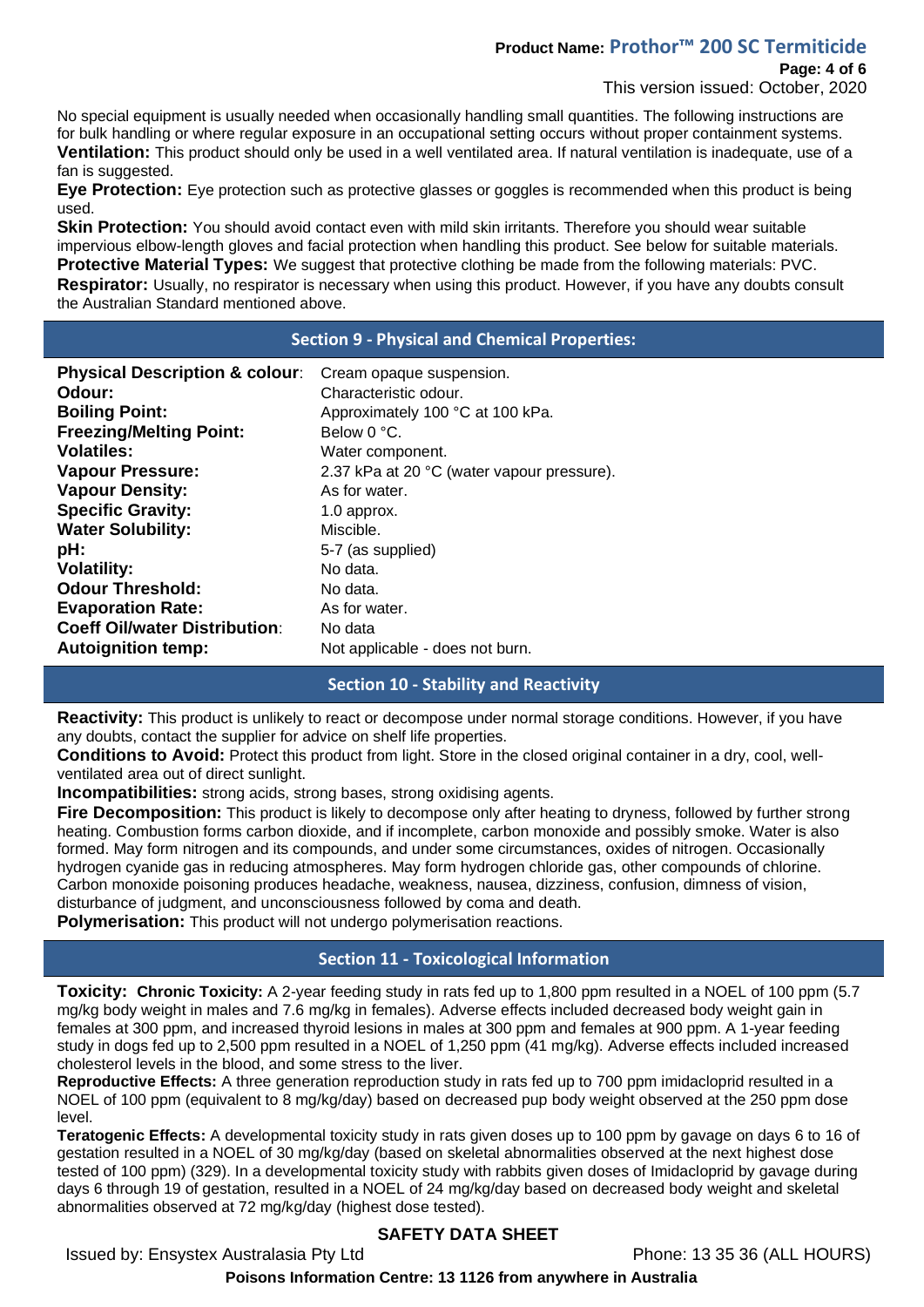This version issued: October, 2020

**Mutagenic Effects:** Imidacloprid may be weakly mutagenic.

**Carcinogenic Effects:** Imidacloprid is considered to be of minimal carcinogenic risk.

**Organ Toxicity:** In short-term feeding studies in rats, there were thyroid lesions associated with very high doses of imidacloprid.

**Fate in Humans and Animals:** Imidacloprid is quickly and almost completely absorbed from the gastrointestinal tract, and eliminated via urine and faeces (70-80% and 20-30%, respectively, within 48 hours).

An information profile for imidacloprid is available at http://extoxnet.orst.edu/pips/ghindex.html There is no data to hand indicating any particular target organs.

### **Classification of Hazardous Ingredients**

#### Ingredient **Risk Phrases**

No ingredient mentioned in the HSIS Database is present in this product at hazardous concentrations.

# **Section 12 - Ecological Information**

This product is harmful to aquatic organisms. This product is biodegradable. It will not accumulate in the soil or water or cause long term problems.

Effects on Birds: Imidacloprid is toxic to some game birds. The LD<sub>50</sub> is 152 mg/kg for bobwhite quail, and 31 mg/kg in Japanese quail. In some studies, it was observed that birds learned to avoid imidacloprid treated seeds after experiencing transitory gastrointestinal distress (retching) and ataxia (loss of coordination). It was concluded that the risk of dietary exposure to birds via treated seeds was minimal. Thus, imidacloprid appears to have potential as a bird repellent seed treatment.

**Effects on Aquatic Organisms:** The toxicity of imidacloprid to fish is moderately low. The 96-hour LC<sub>50</sub> of Imidacloprid is 211-280 mg/L for a range of species. In tests with Daphnia, the 48-hour EC<sub>50</sub> was 85 mg/L. Products containing imidacloprid may be very toxic to aquatic invertebrates.

Effects on Other Animals (Nontarget species): Imidacloprid is highly toxic to bees if used as a foliar application, especially during flowering, but is not considered a hazard to bees when used as a seed treatment.

### **ENVIRONMENTAL FATE**

**Breakdown of Chemical in Soil and Groundwater:** The half-life of imidacloprid in soil is 48-190 days, depending on the amount of ground cover (it breaks down faster in soils with plant ground cover than in fallow soils). Organic material aging may also affect the breakdown rate of imidacloprid.

**Breakdown of Chemical in Surface Water:** The half-life in water is much greater than 31 days at pH 5, 7 and 9. No other information was found.

**Breakdown of Chemical in Vegetation:** Imidacloprid penetrates the plant, and moves from the stem to the tips of the plant. It has been tested in a variety of applications and crops, and is metabolized following the same pathways.

**Birds:** LD<sub>50</sub> bobwhite quail: 2,225 mg/kg

**Fish:** LC<sub>50</sub> golden orfe (*Leuciscus idus*): 237 mg/L

LC<sup>50</sup> rainbow trout (*Oncorhynchus mykiss*): 211 mg/L

**Daphnia:** EC<sub>50</sub> 85 mg/L

Worms: LD<sub>50</sub> (*Eisenia foetida*) 10.7 mg/kg

# **Section 13 - Disposal Considerations**

**Disposal:** Special help is available for the disposal of Agricultural Chemicals. The product label will give general advice regarding disposal of small quantities, and how to cleanse containers. However, for help with the collection of unwanted rural chemicals, contact ChemClear 1800 008 182 http://www.chemclear.com.au/ and for help with the disposal of empty drums, contact DrumMuster http://www.drummuster.com.au/ for contact details for your area.

# **Section 14 - Transport Information**

**ADG Code:** This product is not classified as a Dangerous Good. No special transport conditions are necessary unless required by other regulations.

# **Section 15 - Regulatory Information**

**AICS:** All of the significant ingredients in this formulation are compliant with NICNAS regulations. The following ingredient: Imidacloprid, is mentioned in the SUSMP.

# **SAFETY DATA SHEET**

Issued by: Ensystex Australasia Pty Ltd Phone: 13 35 36 (ALL HOURS)